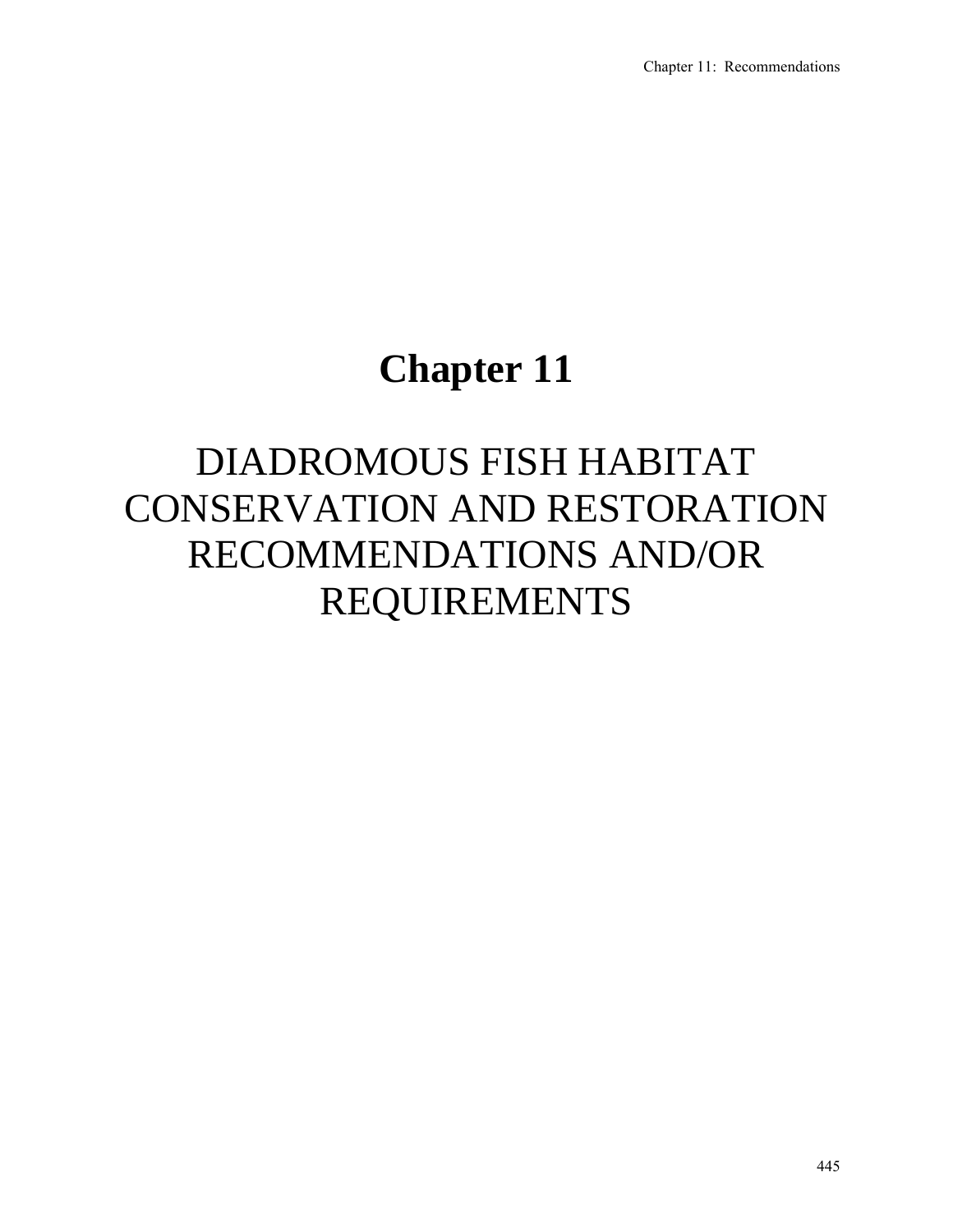## **Group I. Recommendations for All Commission-Managed Diadromous Species**

#### **Dams and Other Obstructions**

#### *General Fish Passage*

- 1) States should work in concert with the United States Fish and Wildlife Service (USFWS) and the National Oceanic and Atmospheric Administration Fisheries Service (NOAA Fisheries) to identify hydropower dams that pose significant impediment to diadromous fish migration, and target them for appropriate recommendations during Federal Energy Regulatory Commission (FERC) relicensing.
- 2) States should identify and prioritize barriers in need of fish passage based on clear ecological criteria (e.g., amount and quality of habitat upstream of barrier, size, status of affected populations, etc.). These prioritizations could apply to a single species, but are likely to be more useful when all diadromous species are evaluated together.
- 3) A focused, coordinated, well supported effort among federal, state, and associated interests should be undertaken to address the issue of fish passage development and efficiency. The effort should attempt to develop new technologies and approaches to improve passage efficiency with the premise that existing technology is insufficient to achieve restoration and management goals for several East Coast river systems.
- 4) Where obstruction removal is not feasible, install appropriate passage facilities, including fish lifts, fish locks, fishways, navigation locks, or notches (low-head dams and culverts).
- 5) At sites with passage facilities, evaluate the effectiveness of upstream and downstream passage; when passage is inadequate, facilities should be improved.
- 6) Dams/obstructions where upstream passage structures will be installed should be evaluated for effectiveness of downstream passage. Upstream passage structures should not be installed at these sites, unless downstream passage can be made safe, effective, and timely.
- 7) Facilities for monitoring the effectiveness of the pass should be incorporated into the design where possible.
- 8) Before designing and constructing fish passage systems, determine the behavioral response of each species of interest to major physical factors so that effectiveness can be maximized.
- 9) Protection from predation should be provided at the entrance, exit, and throughout the pass.
- 10) The passage facility should be designed to work under all conditions of head and tail water levels that prevail during periods of migration.
- 11) Passages are vulnerable to damage by high flows and waterborne debris. Techniques for preventing damage include robust construction, siting facilities where they are least exposed to adverse conditions, and removing the facilities in the winter.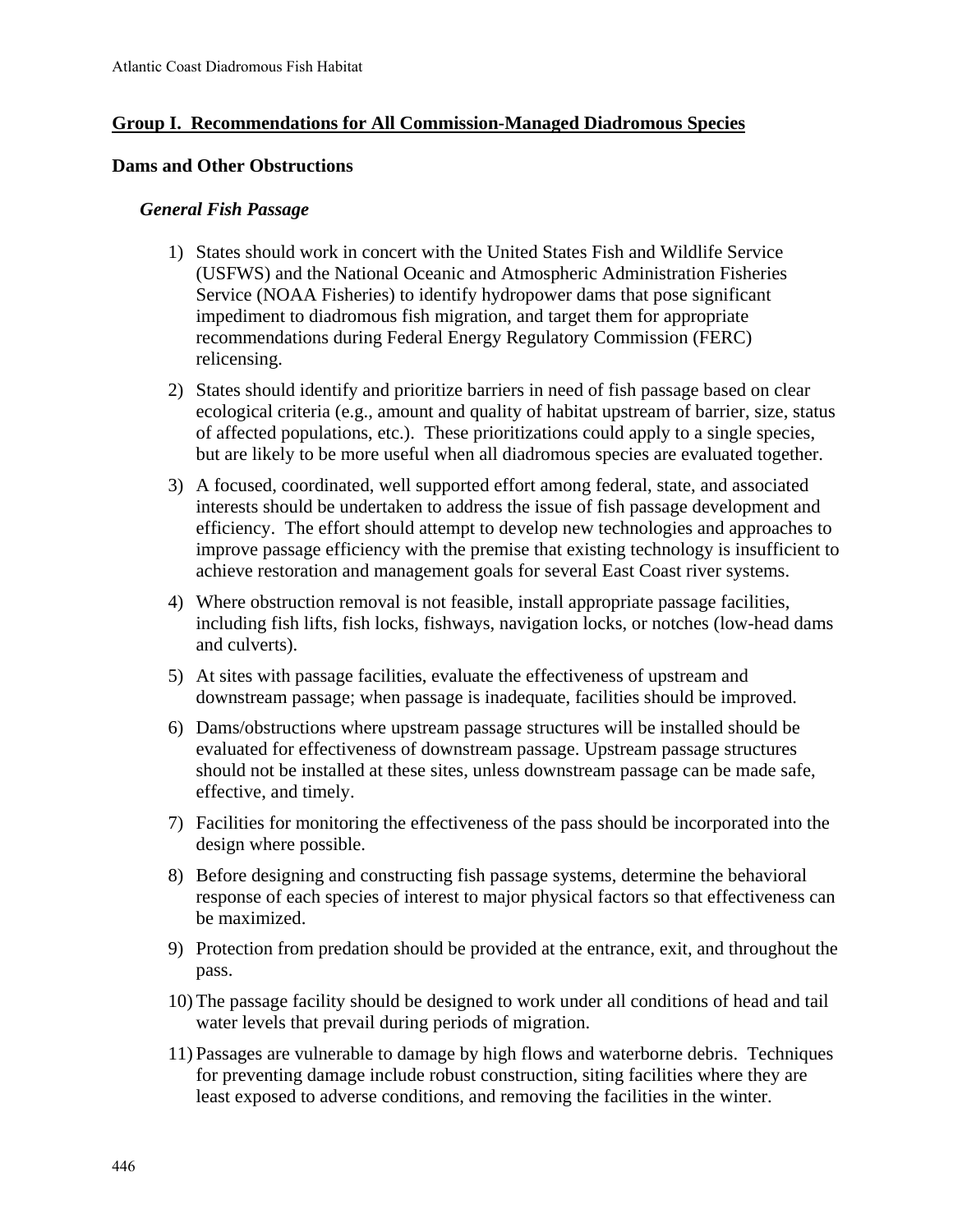## *Upstream Fish Passage*

- 1) Diadromous fish must be able to enter the passage facility with little effort and without stress.
- 2) To prevent fish from becoming entrained in intake flow areas of hydropower facilities, construct behavioral barrier devices and re-direct them to safer passage areas.
- 3) Fish ascending the pass should be guided/routed to an appropriate area so that they can continue upstream migration, and avoid being swept back downstream below the obstruction.

## *Downstream Fish Passage*

1) To enhance survival at dams during emigration, evaluate survival of fish passed via each route (e.g., turbines, spillage, bypass facilities, or a combination of the three) at any given facility, and pass fish via the route with the best survival rate.

## *Other Dam Issues*

- 1) Where practicable, remove obstructions to upstream and downstream migration.
- 2) Locate facilities along the river where impingement rates are likely to be lowest.
- 3) Alter water intake velocities, if necessary, to reduce mortality to diadromous species.
- 4) To mitigate hydrological changes from dams, consider operational changes such as turbine venting, aerating reservoirs upstream of hydroelectric plants, aerating flows downstream, and adjusting in-stream flows.
- 5) Natural river discharge should be taken into account when alterations are being made to a river because it plays a role in the migration patterns of diadromous fish.

#### **Water Quality and Contamination**

- 1) Maintain water quality and suitable habitat for all life stages of diadromous species in all rivers with populations of diadromous species.
- 2) Non-point and point source pollution should be reduced in diadromous fish habitat areas.
- 3) Implement best management practices (BMPs) along rivers and streams, restore wetlands, and utilize stream buffers to control non-point source pollution.
- 4) Implement erosion control measures and BMPs in agricultural, suburban, and urban areas to reduce sediment input, toxic materials, and nutrients and organics into streams.
- 5) Upgrade wastewater treatment plants and remove biological and organic nutrients from wastewater.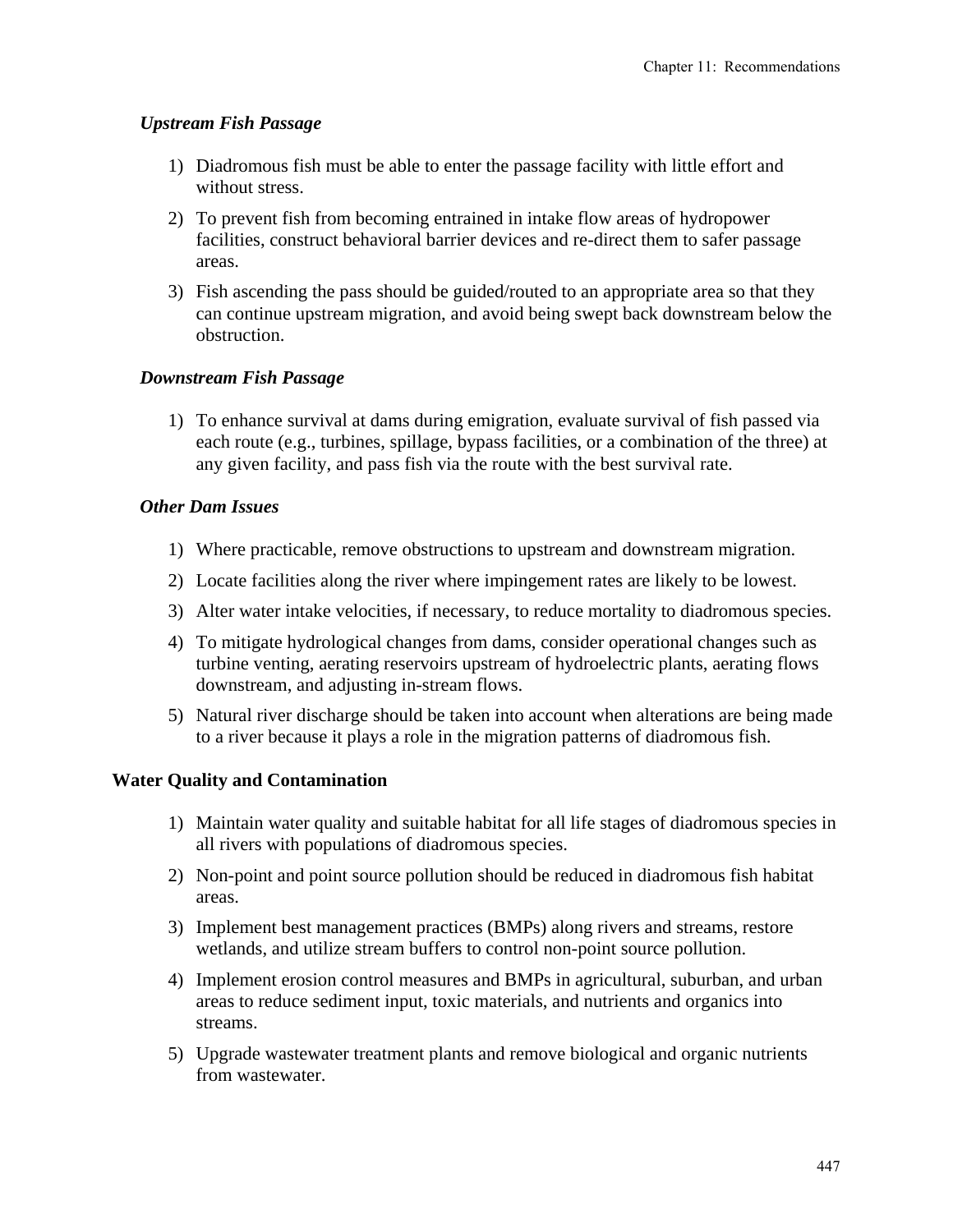- 6) Reduce the amount of thermal effluent into rivers. On larger rivers, include a thermal zone of passage.
- 7) Provide management options regarding water withdrawal and land use to minimize the impacts of climate change on temperature and flow regimes.
- 8) Discharge earlier in the year to reduce impacts to migrating fish.
- 9) Conduct studies to determine the effects of dredging on diadromous habitat and migration; appropriate best management practices, including environmental windows, should be considered whenever navigation dredging or dredged material disposal operations would occur in a given waterway occupied by diadromous species.
- 10) Introduction of new categories of contaminants should be prevented.

## **Habitat Protection and Restoration**

- 1) When states have identified habitat protection or restoration as a need, state marine fisheries agencies should coordinate with other agencies to ensure that habitat restoration plans are developed, and funding is actively sought for plan implementation and monitoring.
- 2) Any project resulting in elimination of essential habitat (e.g., dredging, filling) should be avoided.
- 3) Substrate mapping of freshwater tidal portions of rivers should be performed to determine suitable diadromous fish habitat, and that habitat should be protected and restored as needed.
- 4) States should notify in writing the appropriate federal and state regulatory agencies of the locations of habitats used by diadromous species. Regulatory agencies should be advised of the types of threats to diadromous fish populations, and recommended measures that should be employed to avoid, minimize, or eliminate any threat to current habitat quantity or quality.
- 5) Each state encompassing diadromous fish spawning rivers and/or producer areas should develop water use and flow regime guidelines protective of diadromous spawning and nursery areas to ensure the long-term health and sustainability of the stocks.

## **Permitting**

- 1) Develop policies for limiting development projects seasonally or spatially in spawning and nursery areas; define and codify minimum riparian buffers and other restrictions where necessary.
- 2) Projects involving water withdrawal (e.g., power plants, irrigation, water supply projects) should be scrutinized to ensure that adverse impacts resulting from impingement, entrainment, and/or modifications of flow and salinity regimes due to water removal will not adversely impact diadromous fish stocks.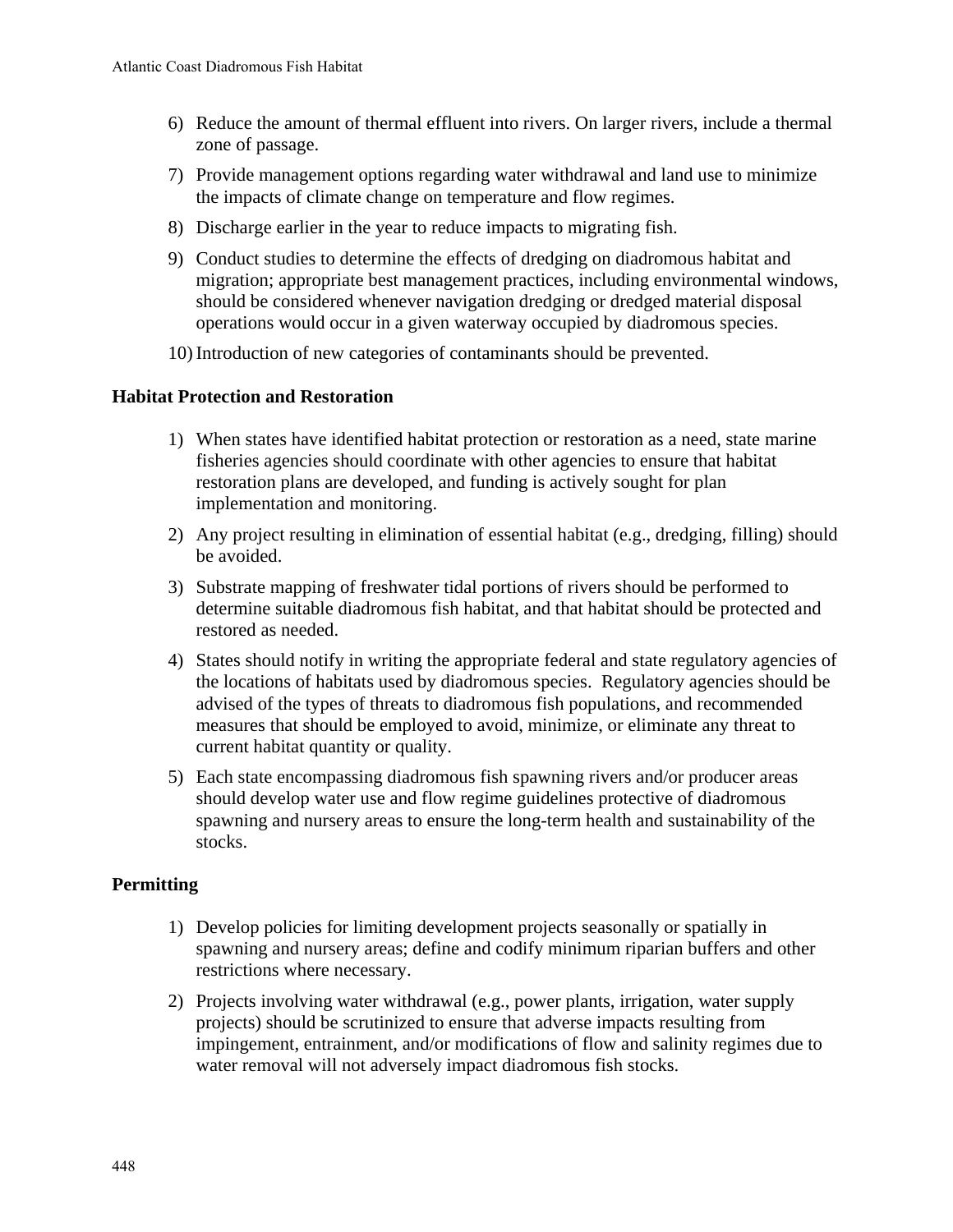3) State fishery regulatory agencies should develop protocols and schedules for providing input on Federal permits and licenses required by the Clean Water Act, Federal Power Act, and other appropriate vehicles, to ensure that diadromous fish habitats are protected.

## **Other**

- 1) Promote cooperative interstate research monitoring and law enforcement. Establish criteria, standards, and procedures for plan implementation as well as determination of state compliance with management plan provisions.
- 2) Diadromous fish may be vulnerable to mortality in hydrokinetic power generation facilities, and such projects should be designed and monitored to eliminate, or minimize, fish mortality.
- 3) The use of any fishing gear that is deemed by management agencies to have an unacceptable impact on diadromous fish habitat should be prohibited within appropriate essential habitats (e.g., trawling in spawning areas or primary nursery areas should be prohibited).

## **Group II. Alosine-Specific Recommendations**

#### **Dams and Other Obstructions**

#### *Fish Passage*

- 1) Passage facilities should be designed specifically for passing alosines for optimum efficiency at passing these species.
- 2) Conduct studies to determine whether passing migrating adults upstream earlier in the year in some rivers would increase production and larval survival, and opening downstream bypass facilities sooner would reduce mortality of early emigrants (both adult and early-hatched juveniles).

#### *Other Dam Issues*

- 1) Ensure that decisions on river flow allocation (e.g., irrigation, evaporative loss, out of basin water transport, hydroelectric operations) take into account flow needs for alosine migration, spawning, and nursery use, and minimize deviation from natural flow regimes.
- 2) Ensure that water withdrawal effects do not impact alosine stocks by impingement/entrainment, and employ intake screens or deterrent devices as needed to prevent egg and larval mortality.
- 3) When considering options for restoring alosine habitat, include study of, and possible adjustment to, dam-related altered river flows.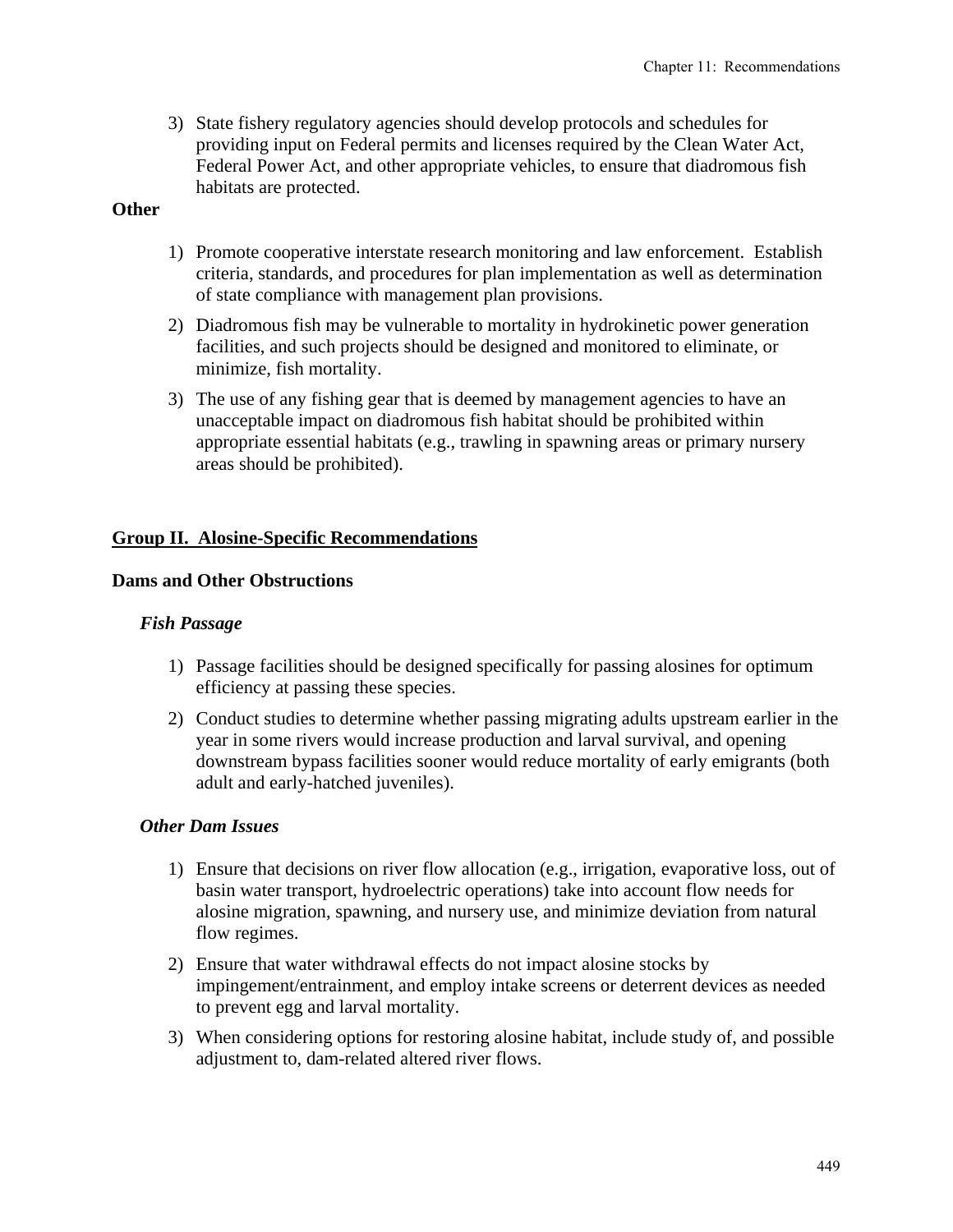## **Habitat Protection and Restoration**

- 1) States should identify and quantify potential shad and river herring spawning and nursery habitat not presently utilized, including a list of areas that would support such habitat if water quality and access were improved or created, and analyze the cost of recovery within those areas. States may wish to identify areas targeted for restoration as essential habitat.
- 2) Resource management agencies in each state shall evaluate their respective state water quality standards and criteria to ensure that those standards and criteria account for the special needs of alosines. Primary emphasis should be on locations where sensitive egg and larval stages are found.
- 3) ASMFC should designate important shad and river herring spawning and nursery habitat as Habitat Areas of Particular Concern (HAPCs).

## **Permitting**

1) All state and federal agencies responsible for reviewing impact statement for projects that may alter anadromous alosine spawning and nursery areas shall ensure that those projects will have no impact or only minimal impact on those stocks. Of special concern are natal rivers of newly established stocks or stocks considered depressed or severely depressed.

#### **Stock Restoration and Management**

- 1) When populations have been extirpated from their habitat, coordinate alosine stocking programs, including:
	- a. reintroduction to the historic spawning area
	- b. expansion of existing stock restoration programs, and
	- c. initiation of new strategies to enhance depressed stocks.
- 2) When releasing hatchery-reared larvae into river systems for purposes of restoring stocks, synchronize the release with periods of natural prey abundance to minimize mortality and maximize nutritional condition. Determine functional response of predators on larval shad at restoration sites to ascertain appropriate stocking level so that predation is accounted for, and juvenile out-migration goals are met. Also, determine if night stocking will reduce mortality.
- 3) Manage alewife and blueback herring separately given that management actions will affect them differently due to their life history differences (currently, these species are managed as a single stock and lumped together in commercial catch records; this hinders understanding of fishery impacts to populations of river herring species).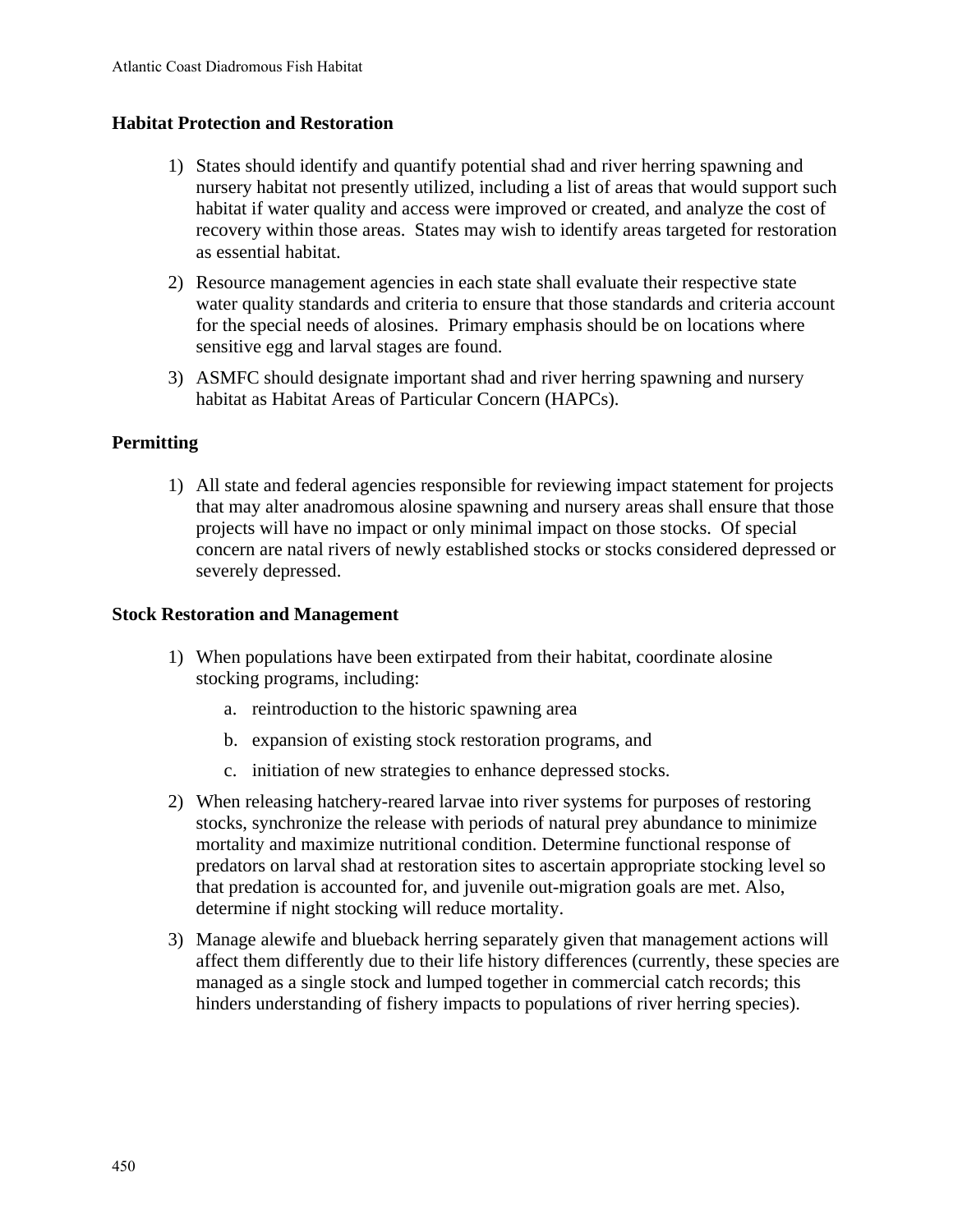#### **River-Specific Habitat Recommendations**

River-specific habitat recommendations for American shad can be found in: Atlantic States Marine Fisheries Commission. 2007. American shad stock assessment report for peer review, volumes II and III. Atlantic States Marine Fisheries Commission Stock Assessment Report No. 07-01 (Supplement), Washington, D.C.

## **Group III. American Eel-Specific Recommendations**

#### **Dams and Other Obstructions**

#### *Upstream Fish Passage*

- 1) Passage facilities should be designed specifically for passing American eel for optimum efficiency at passing this species.
- 2) Eel-specific passage structures should be installed on rivers where eels will gain access to habitat. Those areas which will gain large amounts of habitat due to the installation of a fish passage should be given first priority over those rivers which will only open a small portion of habitat.
- 3) Passages should be constructed so eels can locate the appropriate starting point for ascent (lower entrance of the pass). This can be achieved by placing the entrance where the eels naturally congregate or by providing an attracting mechanism. If eels gather naturally in more than one place, multiple passes, or multiple entrances to a single pass should be designed.
- 4) Eel ladders should be constructed so that the outflow of the holding tank or resting flow is directed towards the ramp. This may make it easier for eels to find the ladder, as they are attracted to the scent of other eels.
- 5) A strong flow should be provided close to the entrance of the bypass system to attract American eel to the ladder.
- 6) Eel swimming ability is important when considering the design of a pass. The maximum swimming speed and the ability to maintain that speed, as well as the influence of temperature on swimming ability should be taken into account.
- 7) To overcome the head difference at the facility without expending too much effort, the volume and velocity of the water flow within a pass should be restricted. A substrate should also be provided which slows and disorganizes the flow, and allows the eels to ascend the pass by crawling as much as swimming.
- 8) Facilities at or near the tidal zone should be designed to primarily pass elvers (90- 130mm); however, larger fish will pass through the tidal zone, therefore facilities should be designed to accommodate eels up to 300 mm length range.
- 9) The size range of American eel that require passage increases with distance upstream. Facilities higher in the watershed should be designed for a greater size range.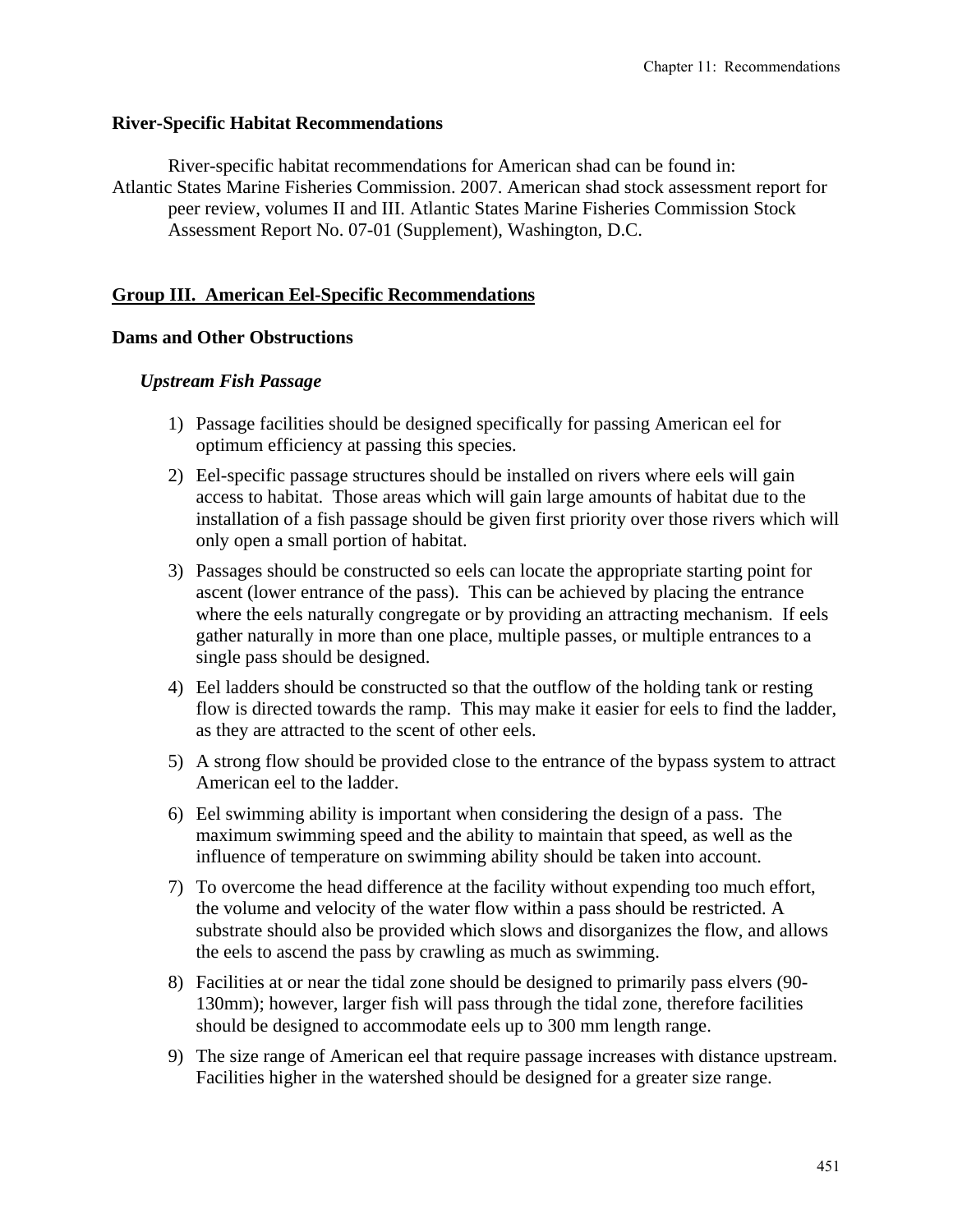- 10) The size of the American eel should be taken into account when selecting substrates for fish ladders for upstream migration. Smaller elvers require different substrates than larger yellow eels.
- 11) Natural substrates should not be used in eel passes, as they tend to deteriorate quickly and require constant replacement. Furthermore, some natural materials will not accommodate the size range of all eels because they are very selective. This does not apply to natural emergent vegetation, which can represent an important aspect of passage based on easement.
- 12) The exit of the pass should be extended into quieter water where there is a rough or weedy bottom. This will help the eels to escape and will provide cover.
- 13) Where funding is limited, facilities should be designed to pass a limited size range of eels, instead of all size ranges. It is therefore important to research the size range and other conditions of eels migrating through a particular site.
- 14) Vandalism and theft of eels are potential problems. To overcome this, robust construction and locked covers can help, as well as building facilities where the general public does not have access.
- 15) Artificial light should not be placed near eel ladders to ensure that migrations are not disrupted, and covers should be placed on passages to protect eels from direct sunlight.

## *Downstream Fish Passage*

- 1) Important design criteria for bypass facilities targeting silver eels include:
	- a. Size of the migrating fish
	- b. Seasonal and diurnal timing of migration
	- c. Environmental conditions that stimulate migration, and
	- d. Behavior of the fish.
- 2) Bypass structures should include deterrents from turbine entry to attract and/or facilitate the downstream passage of eels via bypass facilities. Deterrents can either be behavioral or mechanical.
- 3) Cost-effective mitigation measures should be considered, including trap and transport of American eel downstream of the dam.
- 4) Where possible, turbine operations should be suspended to provide spill flows during times of peak downstream migration.
- 5) To reduce mortality in American eel, generation of hydropower should be reduced or ceased wherever practicable. This can be achieved by using criteria based on a combination of rainfall events and eel run timing factors.
- 6) Physical screens to exclude fish from intakes should be used where the obstruction is small relative to the flow of the river. Any screen that is effective for excluding salmon smolts where gaps are 12.5 mm or less is also effective for excluding all silver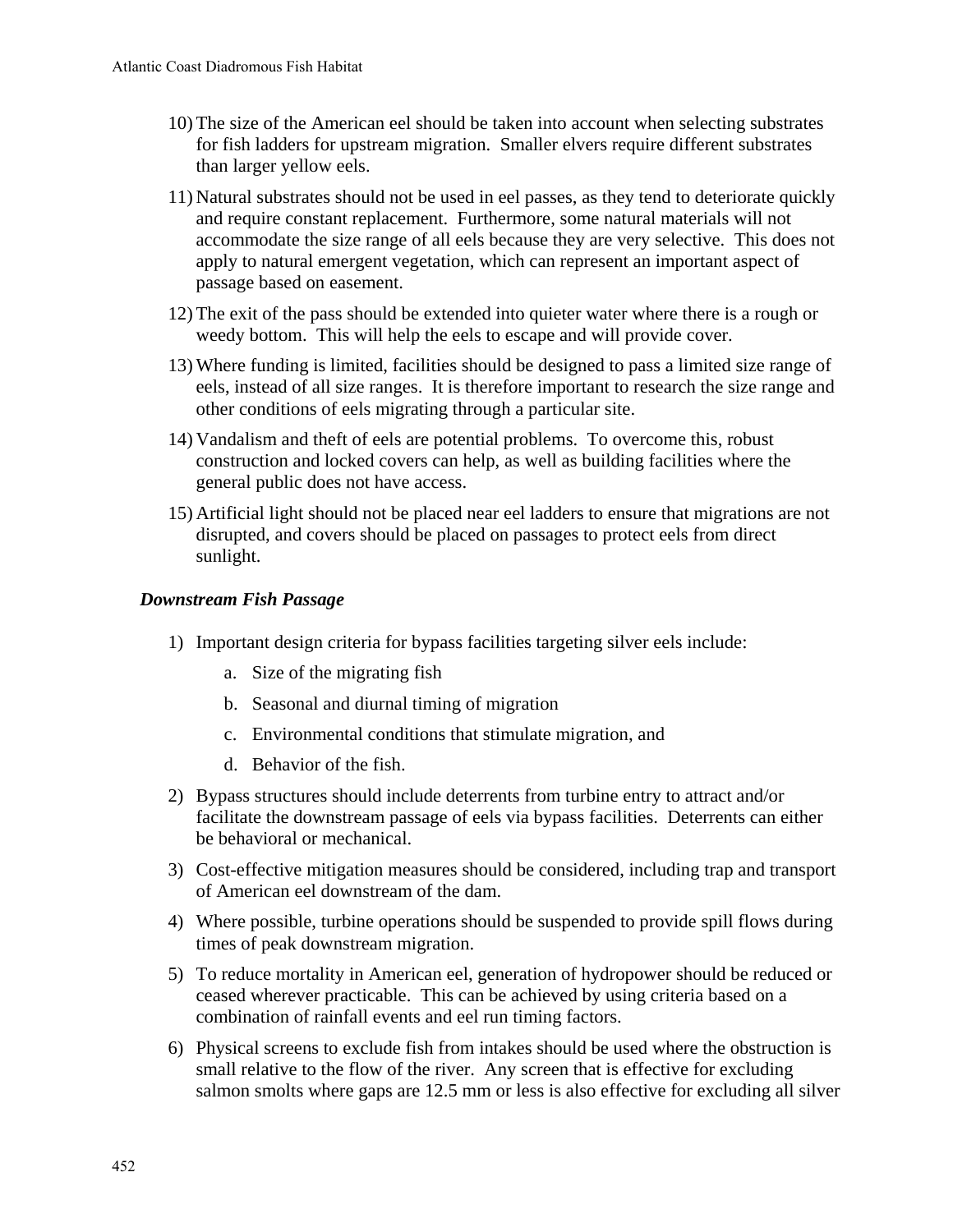eels. Approach velocities (i.e., calculated velocity component perpendicular to the screen face) used for salmonids should allow silver eels to avoid impingement on the screen.

#### *Other Dam Issues*

1) Where obstruction removal is not feasible, install passage facilities for American eel (e.g., wetted surfaces, ramps, bucket lifts, etc.) that provide optimum efficiency.

#### **Water Quality and Contamination**

1) Steps should be taken to eliminate or limit the contamination of American eel habitat from compounds that are known to accumulate in American eel.

#### **Group IV. Atlantic Sturgeon-Specific Recommendations**

#### **Dams and Other Obstructions**

#### *Fish Passage*

- 1) Passage facilities should be designed specifically for passing Atlantic sturgeon for optimum efficiency at passing this species.
- 2) Fish passage facilities should be designed to aid in the upstream and downstream passage of Atlantic sturgeon. Most fish ladders in Atlantic coast streams and rivers are designed to pass alosines, and the specific needs of sturgeon will need to be considered as passage facilities are improved or constructed.
- 3) The removal of dams, or the consideration of passage efforts, should be focused on those systems where Atlantic sturgeon historical habitat loss through blockage is greatest.

#### **Habitat Protection and Restoration**

- 1) Protection or restoration of critical habitat is considered the most beneficial conservation method for the restoration of sturgeons. Restore degraded historical habitat wherever possible. Also, habitat improvements that increase the survival of young-of-the-year are likely to make a strong contribution to population growth.
- 2) Water flows should be restored to appropriate levels during spawning season.
- 3) New spawning habitat should be created with the use of artificial reef materials in areas where hard substrate has been degraded.
- 4) ASMFC should designate important habitats for Atlantic sturgeon spawning and nursery areas as HAPCs.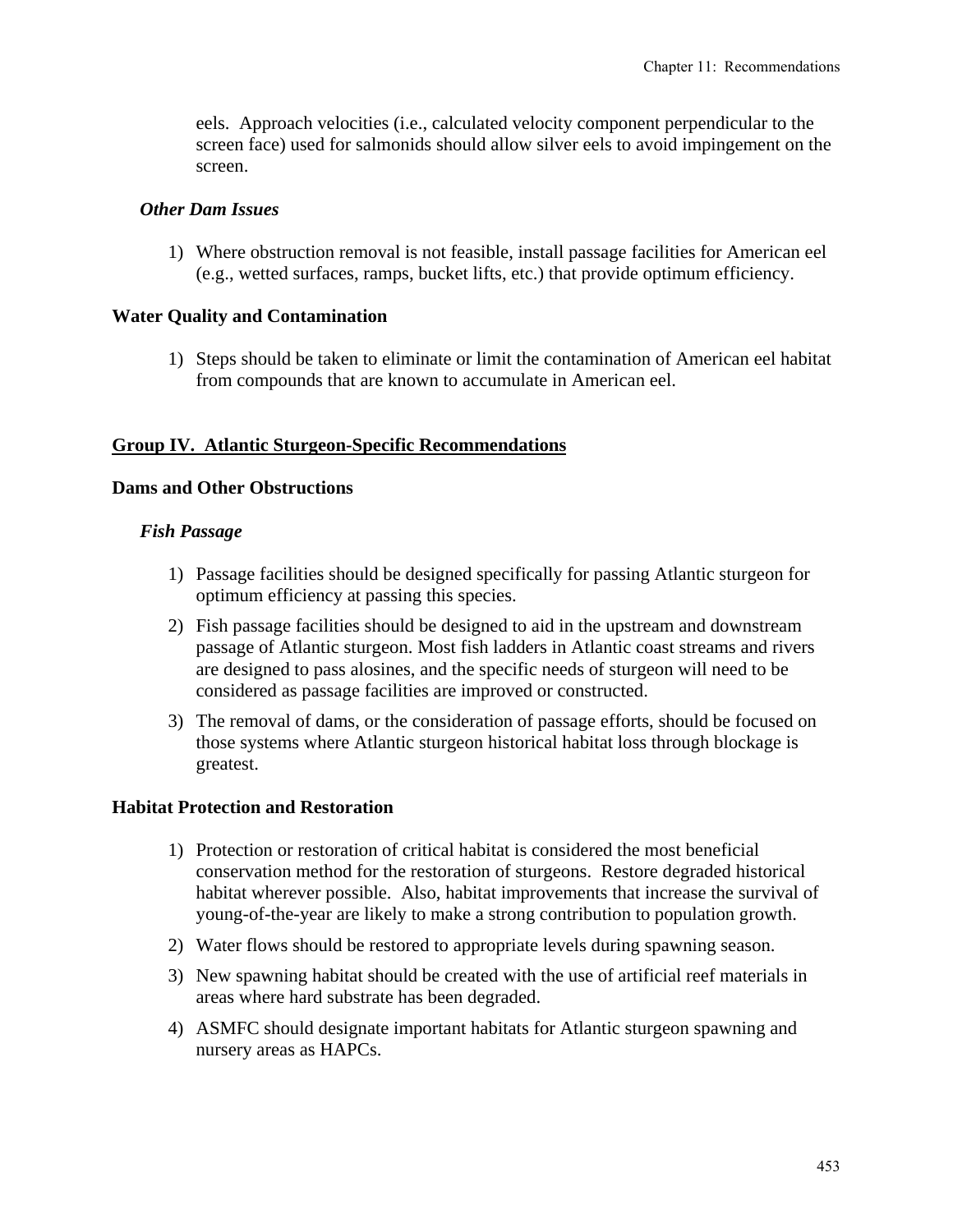## **Group V. Striped Bass-Specific Recommendations**

#### **Dams and Other Obstructions**

#### *Fish Passage*

- 1) Passage facilities should be designed specifically for passing striped bass for optimum efficiency at passing this species.
- 2) Conduct studies to determine whether passing migrating adults upstream earlier in the year in some rivers would increase striped bass production and larval survival, and opening downstream bypass facilities sooner would reduce mortality of early emigrants (both adult and early-hatched juveniles).

#### **Water Quality and Contamination**

- 1) Federal and state fishery management agencies should take steps to limit the introduction of compounds which are known to be accumulated in striped bass tissues and which pose a threat to human health or striped bass health.
- 2) Every effort should be made to eliminate existing contaminants from striped bass habitats where a documented adverse impact occurs.
- 3) Water quality criteria for striped bass spawning and nursery areas should be established, or existing criteria should be upgraded to levels that are sufficient to ensure successful striped bass reproduction.

#### **Habitat Protection and Restoration**

- 1) Each state should implement protection for the striped bass habitat within its jurisdiction to ensure the sustainability of that portion of the migratory stock. Such a program should include:
	- a. Inventory of historical habitats
	- b. Identification of habitats presently used
	- c. Specification of areas targeted for restoration, and
	- d. Imposition or encouragement of measures to retain or increase the quantity and quality of striped bass essential habitats.
- 2) States in which striped bass spawning occurs should make every effort to declare striped bass spawning and nursery areas to be in need of special protection; such declaration should be accompanied by requirements of non-degradation of habitat quality, including minimization of non-point source runoff, prevention of significant increases in contaminant loadings, and prevention of the introduction of any new categories of contaminants into the area. For those agencies without water quality regulatory authority, protocols and schedules for providing input on water quality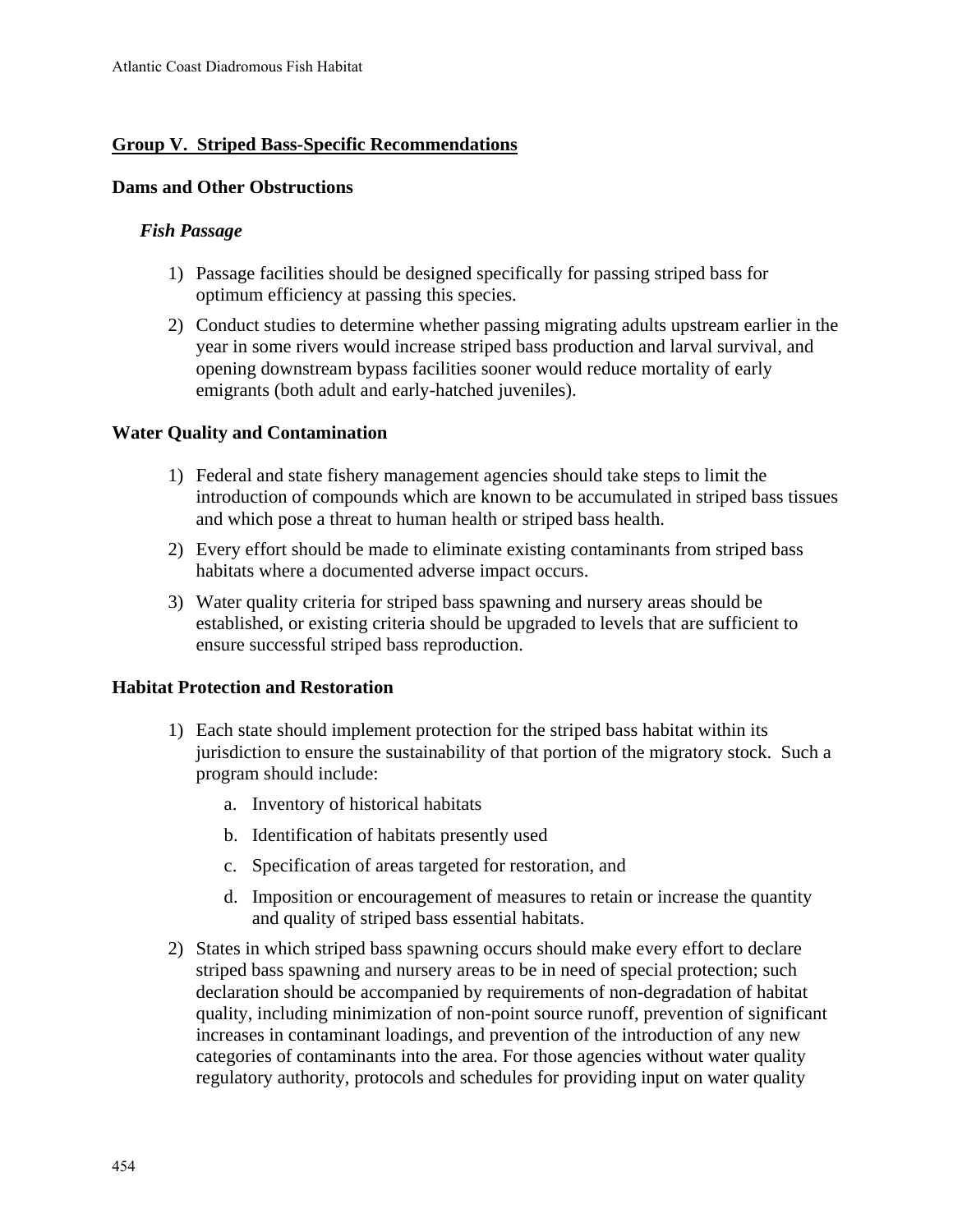regulations to the responsible agency should be identified or created, to ensure that water quality needs of striped bass stocks are met.

- 3) Each state should survey existing literature and data to determine the historical extent of striped bass occurrence and use within its jurisdiction. An assessment should be conducted of those areas not presently used for which restoration is feasible.
- 4) ASMFC should designate important habitats for striped bass spawning and nursery areas as HAPCs.

## **Permitting**

1) All state and federal agencies responsible for reviewing impact statements and permit applications for projects or facilities proposed for striped bass spawning and nursery areas shall ensure that those projects will have no or only minimal impact on local stocks, especially natal rivers of stocks considered depressed or undergoing restoration.